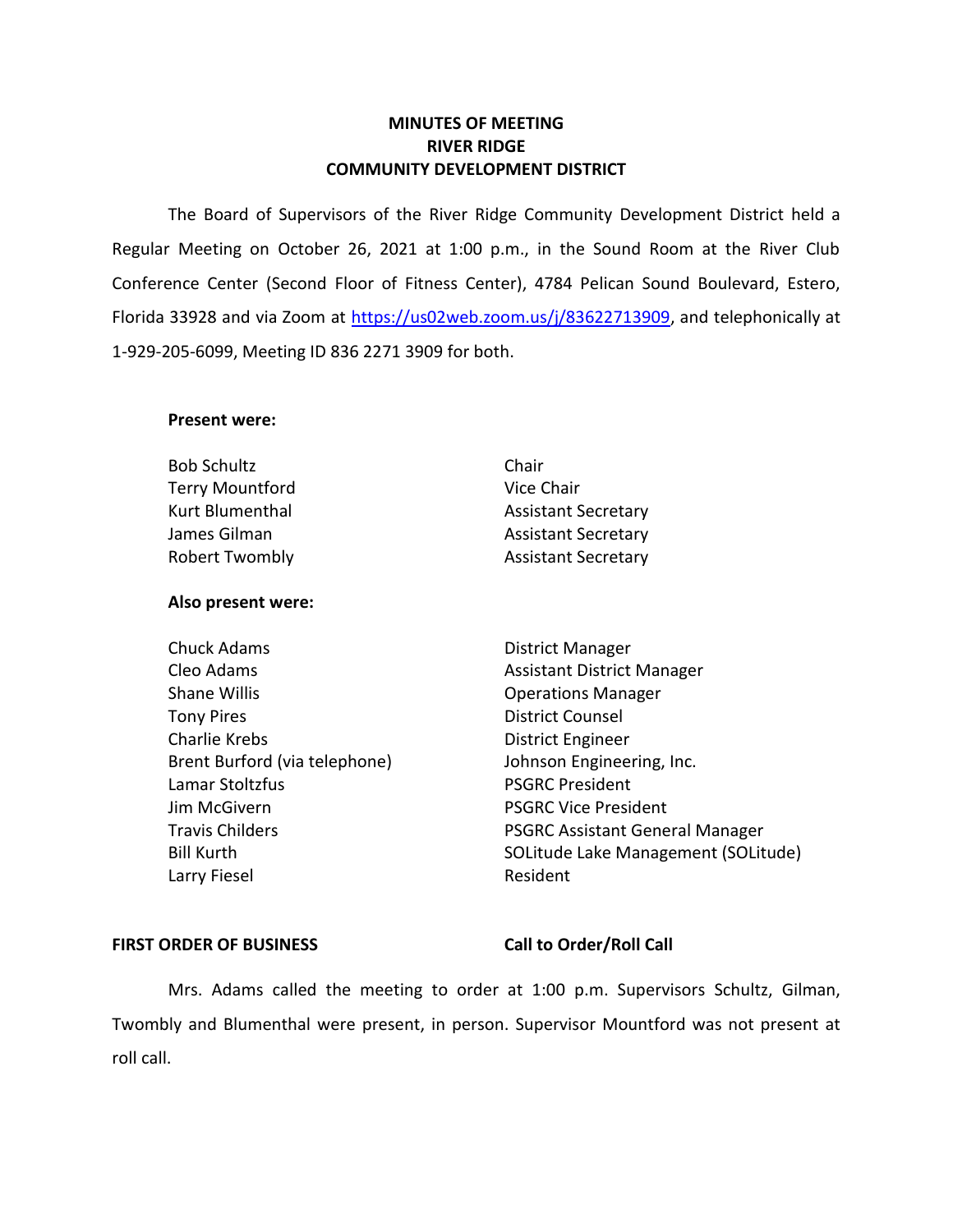### **Public Comments: SECOND ORDER OF BUSINESS Public Comments: Agenda Items** *(5 minutes per speaker)*

Mrs. Adams stated that Resident Larry Fiesel submitted a speaker card indicating that he would like to discuss the Eighth Order of Business. Mr. Fiesel asked if he could speak at that time. Mrs. Adams replied affirmatively.

**Mr. Mountford joined the meeting at 1:02 p.m.** 

## **THIRD ORDER OF BUSINESS Updates: SOLitude Lake Management**

## **A. Status of Lake H1-B**

Mr. Kurth reported the following:

 $\triangleright$  He accompanied the technician who was treating the lakes today and looked at all the lakes in the H section and also Lake E-4A.

➢ Lake H1-B looked outstanding. All grasses on the bank were treated; 95% of the slender spikerush has been controlled and there were no algae. Everything is operating properly with the exception of a leaky valve on the bio generator that needs to be replaced. The technician was already contacted and it would be addressed.

 $\triangleright$  Lake H2-A had some algae complaints at the last few meetings due to a very bad plankton algae bloom with filamentous algae; the plankton algae was 100% controlled. Some algae still present on the bottom of the lake was treated last week; it cannot be re-treated today but it will be treated again next week. The lake looks very good visually.

 $\triangleright$  Lake H1-C still has some algae that the technician would treat today. The lake was recently treated for bladderwort and algae blooms are common after such treatments.

➢ Lake H1-A still has some algae issues; the lake was recently treated for Chara and algae blooms are common after treatment for Chara. The Chara is now 100% controlled and, aside from minimal algae mixed in with the littoral plants, the lake looks very good.

 $\triangleright$  After surveying numerous other lakes, the technician seems to be on top of everything. Entering the colder and drier season the lakes seem to be in good shape.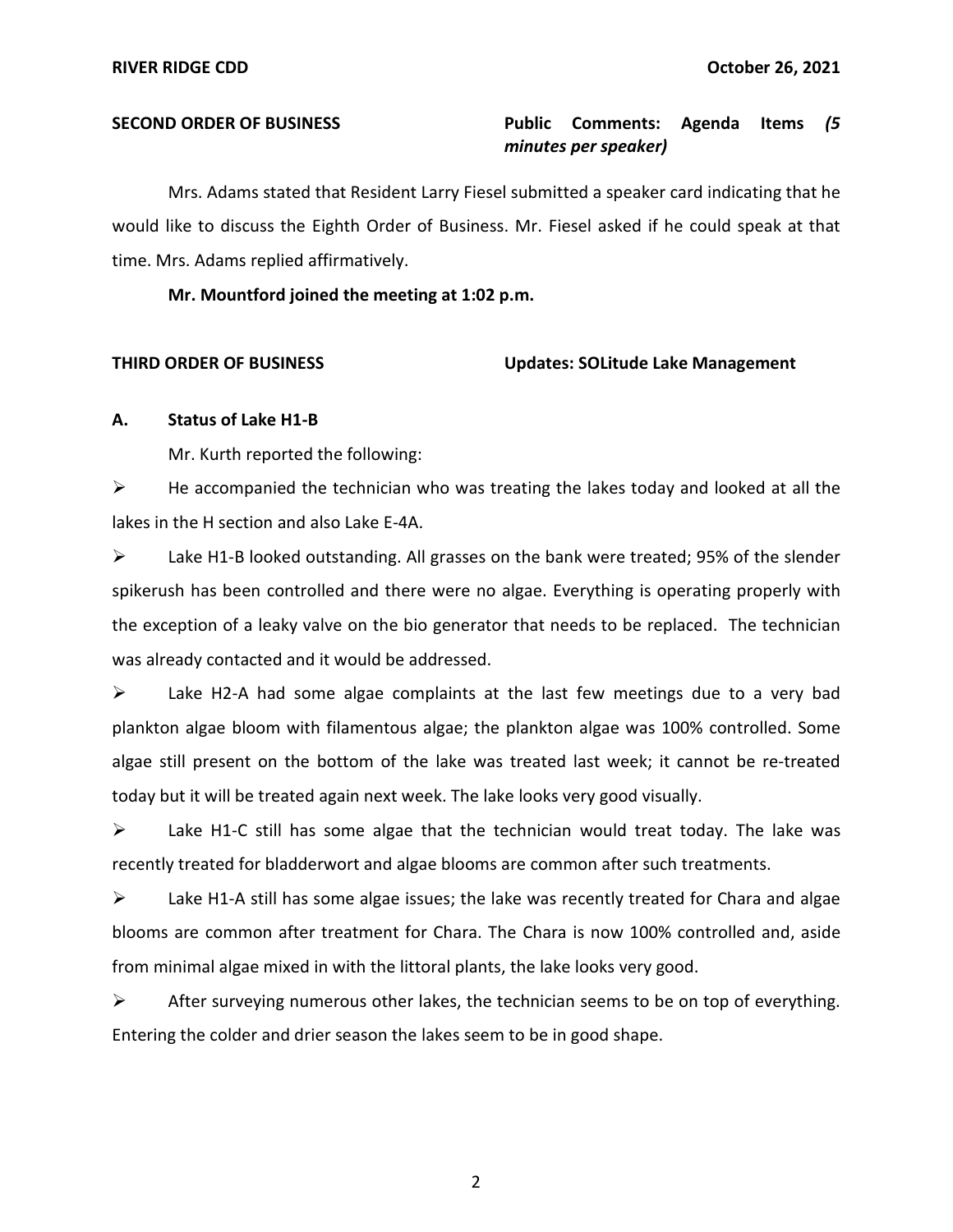### RIVER RIDGE CDD **October 26, 2021**

 $\triangleright$  Unfortunately, Lake E4-A experienced a resurgence of algae following a change to the bacteria used in the bacteria grower. The bacteria grower has proven very effective over time. The algae would be treated today and the previously used bacteria would be ordered.

Mr. Schultz asked about the typical treatment plan for Lake H1-B. Mr. Kurth stated that algae was well controlled for several months; while algaecides are typically rotated and the nanobubbler is working, that lake requires treatment cyclically. Slender spikerush is being treated proactively and very aggressively because the dying plants seem to create nutrient issues and very severe algae blooms following treatment of large volumes of plant material. Last week's treatment was 95% effective and another treatment would be applied next week; the water level has dropped and remaining slender spikerush on the exposed lake banks was already treated to be as proactive as possible.

Mr. Twombly asked about unsightly growth in the B-2191 Conservation Area. Mr. Kurth stated, while generally only exotics are removed from conservation areas, he would look at it.

Mr. Adams asked if it was worth taking a benchmark water sample of Lake H1-B, given how well it is doing. Mr. Kurth replied affirmatively.

**Mr. Mountford left the meeting briefly at 1:11 p.m.** 

# **B. Consideration of Bentley Electric Co. Proposal for Installation of Dedicated Meter for Nano System Adjacent to Lake H1-B**

Mrs. Adams presented the Bentley Electric Co. Proposal and suggested using contingency funds to pay for the repairs. Discussion ensued regarding the project and the proposal. Mr. Schultz noted that the repairs were requested by PSGRC management due to the repeated need to respond to tripped breakers.

 **On MOTION by Mr. Schultz and seconded by Mr. Blumenthal, with all in favor, the Bentley Electric Co. Proposal for Installation of a Dedicated Meter for the Nano System Adjacent to Lake H1-B, in the amount of \$7,530, was approved.** 

FOURTH ORDER OF BUSINESS **Consideration of Resolution 2022-01**,  **Authorizing the District to Issue its Not-to- Exceed \$500,000 Taxable Revolving Line of Credit Note for Working Capital; Providing**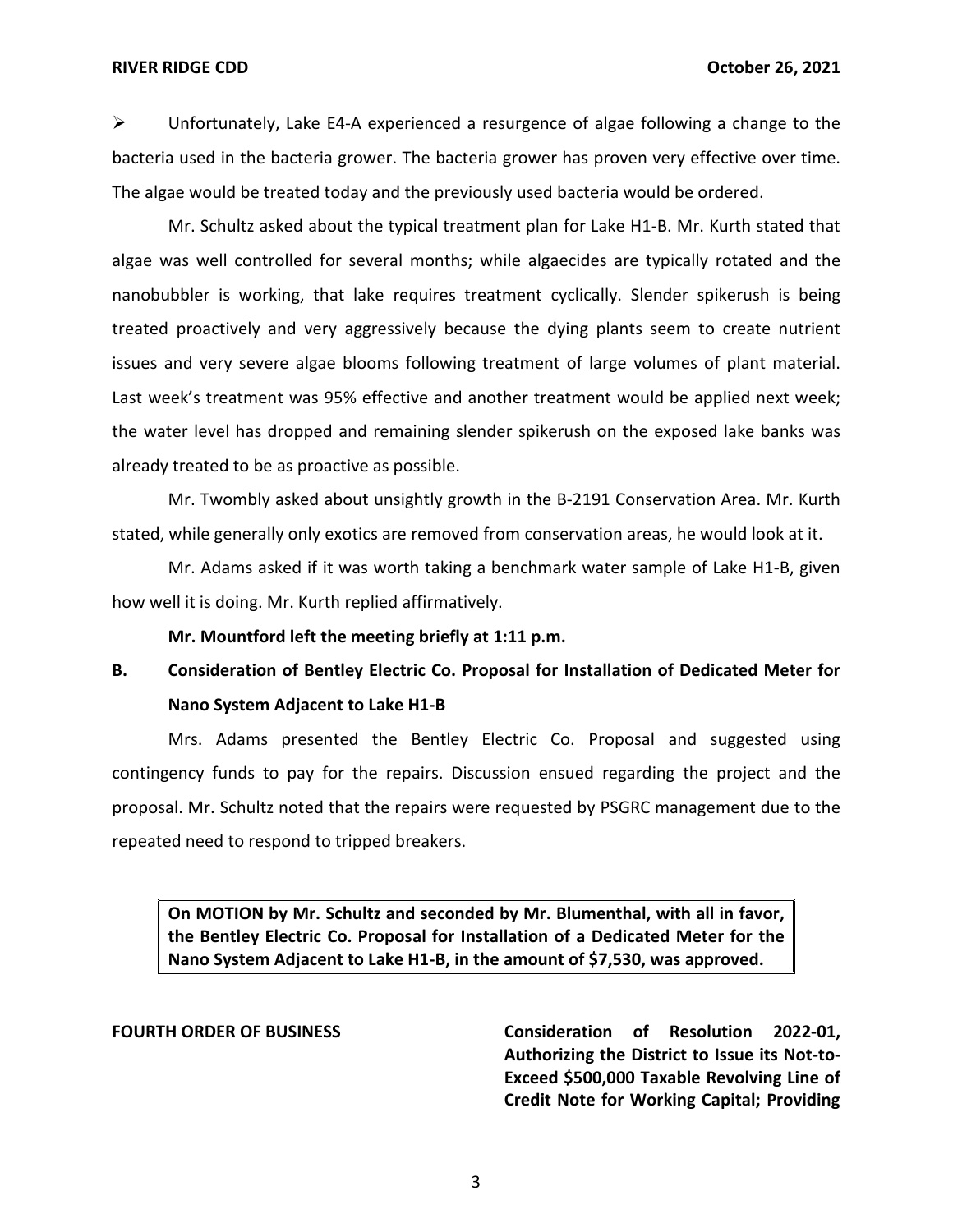**that Such Note Shall be Payable from Operation Assessments Upon Benefitted Properties in the District, as Provided Herein; Awarding the Note to Synovus Bank by Negotiated Sale; Authorizing the District to Enter Into a Line of Credit Agreement with Synovus Bank; Providing for the Rights, Security and Remedies for the Owner of Such Note; Providing for the Creation of Certain Funds; Making Certain Covenants and Agreements in Connection Therewith; Providing Severability; and Providing an**  and Maintenance Special **Effective Date** 

Mr. Adams stated that Mr. Blumenthal was able to address his questions during a conference call last week.

 This item was be deferred to the next meeting so that the resulting revisions may be completed and an updated document can be included in the next meeting agenda.

**FIFTH ORDER OF BUSINESS** *Presentation of Annual NPDES Report –*  **Final Draft, Cycle 4, Year 4** *(Johnson Engineering, Inc.)* 

Mr. Burford presented the NPDES Report for the reporting period of May 2020 to April 2021 and accompanying attachments and responded to questions. He stated the Cycle 5 draft permit, which should begin May 2022, was in review. Following the last NPDES meeting with Lee County, it appears that the CDD may be going into Cycle 4, Year 6 before the Cycle 5 permit is issued.

Regarding public displays and outreach, Mr. Adams stated during the prior year's file review, Mr. Matt Irwin suggested including a public meeting agenda item regarding the Stormwater System, which would qualify as a Seminar/Workshop. Each time such an item is discussed, another credit could be added.

Mr. Burford noted the CDD includes links for the Lee County Complaint Hotline and the Chemical Collection Program on the website and an additional credit could be earned by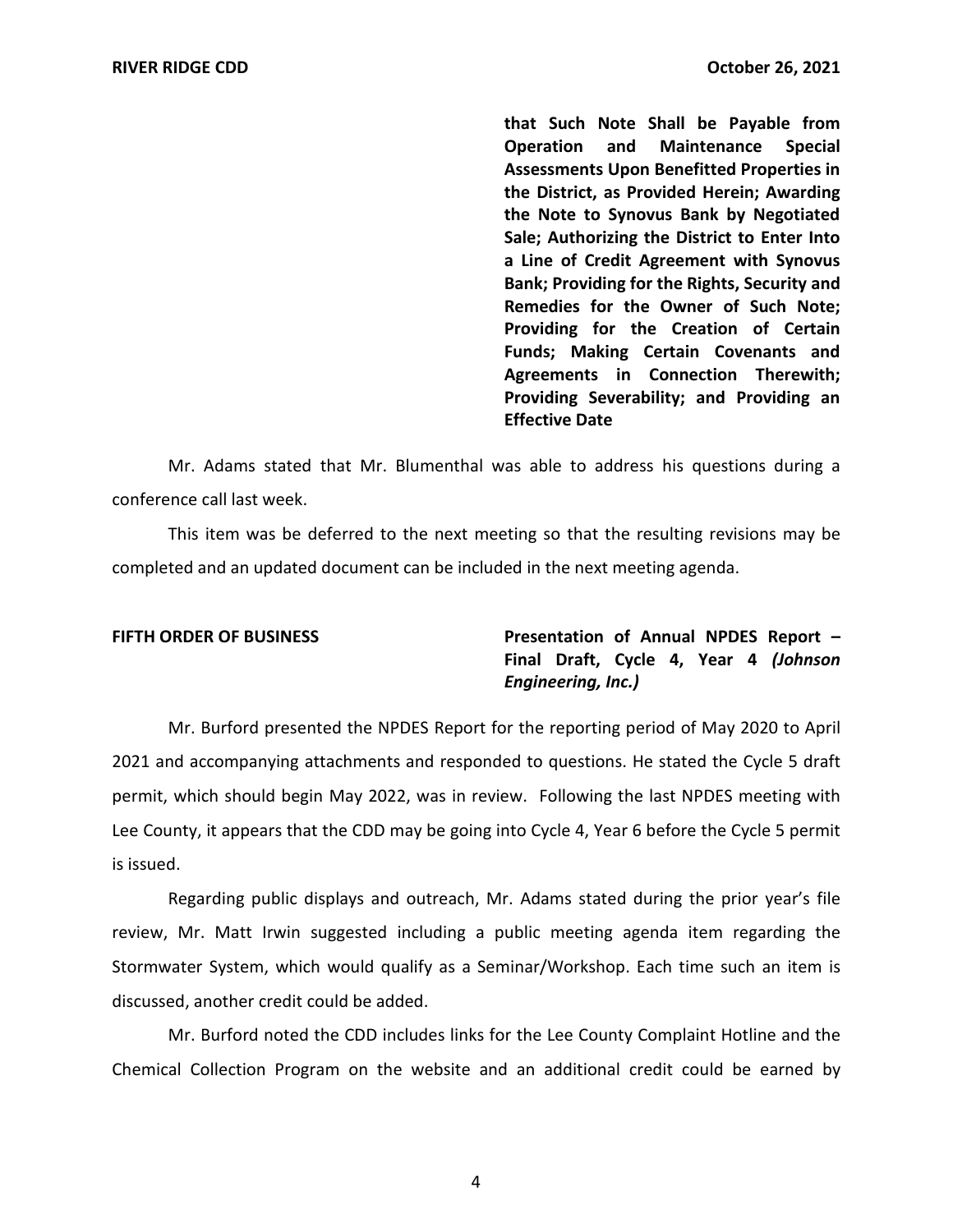publicizing a link for the Fertilizing Program. Mrs. Adams suggested adding the Stormwater System to the website for an additional credit.

Mr. Burford reviewed water quality results and noted that all concentrations were within the required thresholds.

Mr. Blumenthal asked how proposed and active Village projects would impact the CDD now and in the future. Mr. Burford stated he was unsure at this time; at the County meeting last week he was advised that the draft permit is in the review process for Cycle 5. It was announced that there would be some major changes but no specific information was provided.

 **On MOTION by Mr. Blumenthal and seconded by Mr. Schultz, with all in favor, the National Pollutant Discharge Elimination System (NPDES) Report, Cycle 4, Year 4, and authorizing the District Manager to sign and submit the Report, were approved.** 

 **SIXTH ORDER OF BUSINESS Consideration of MRI Construction Inc. DBA MRI UV Reline Division Estimate No. 52 for Repair of Compromised Pipe** 

Mr. Krebs reported that the pipe is failing and must be repaired. He discussed the required repairs and stated that video and photos were requested from MRI but not received. MRI stated that the pipe is falling apart from the inside out. Discussion ensued regarding the proposal, a similar repair to another pipe and methods utilized in the repair process.

Mr. Schultz felt that additional inspections might be warranted. Discussion ensued regarding the cost and methods of Remote Operated Vehicle and visual inspections to identify potential issues; the consensus was that additional visual inspection processes would be used to identify depressions to be inspected via ROV. Mrs. Adams stated the cost would be added to the annual sidewalk and roadway inspections; MRI would be notified that the ROV was needed as necessary. This would be added as an Action Item.

Mrs. Adams stated the Fiscal Year 2022 budget included \$45,000 for drainage pipe inspection and cleaning; this project would nearly deplete the funds budgeted. Mr. Adams noted this expenditure may be covered under a disaster loan, if necessary. Mr. Pires asked if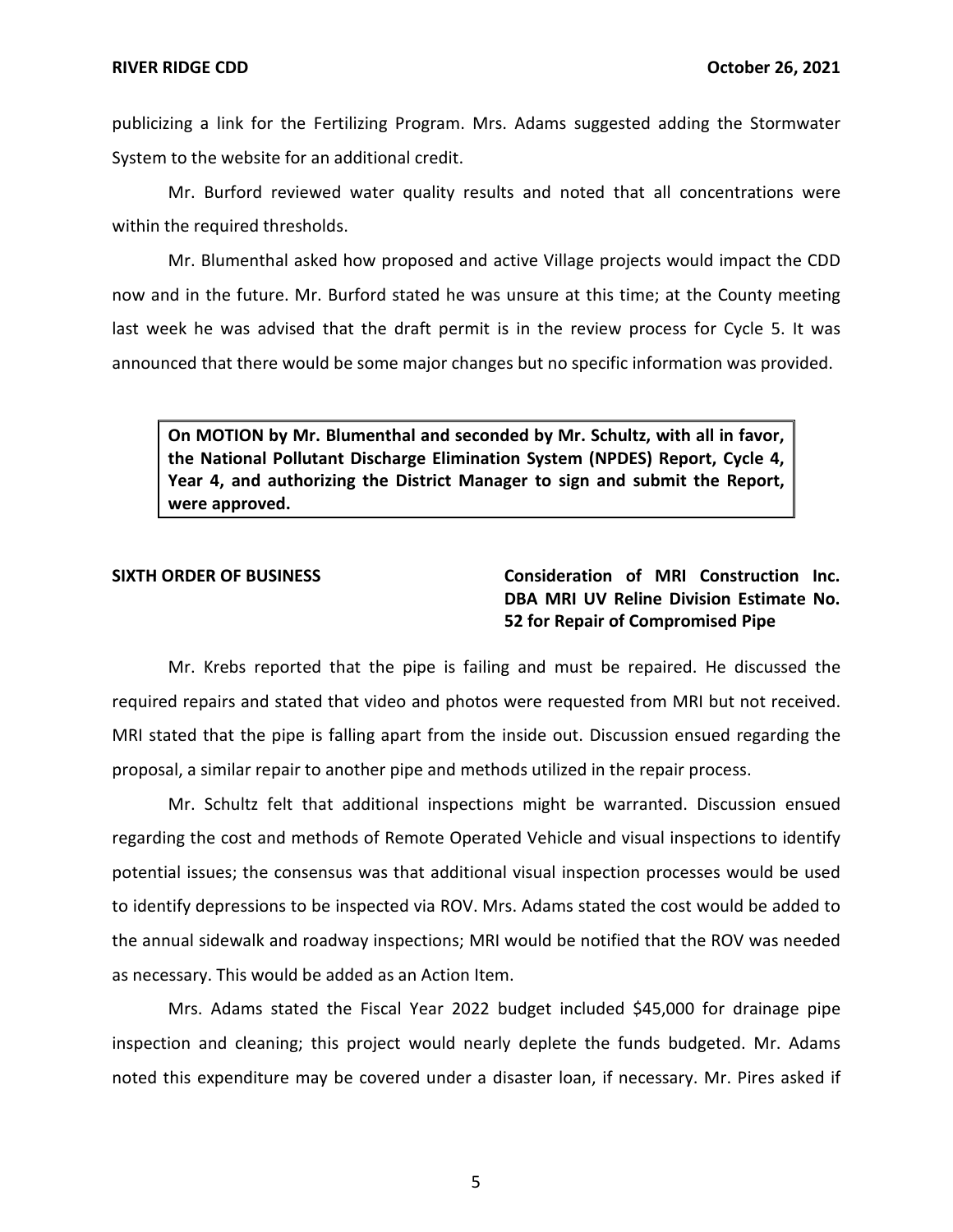the pipe is totally within a CDD easement, given the proximity to the parking lot. Mr. Krebs replied affirmatively.

 **On MOTION by Mr. Blumenthal and seconded by Mr. Schultz, with all in favor, the MRI Construction Inc. DBA MRI UV Reline Division Estimate No. 52 for Repair of Compromised Pipe, in the amount of \$[39,590.64](https://39,590.64), was approved.** 

SEVENTH ORDER OF BUSINESS **Consideration of Precision Cleaning, Inc., Estimate for Street Sweeping Services, 1 Day Per Week, November 1, 2021 - November 30, 2021 and September 1, 2022 - November 30, 2022** 

 Mrs. Adams presented the Precision Cleaning, Inc., Estimate for Street Sweeping Services. Mr. Schultz stated he asked for this item to be included on the agenda due to complaints from the HOAs about streets lined with oak trees because the current schedule is inadequate during periods when there is a heavy fall of acorns and leaves. Mrs. Adams stated that only \$1,000 was budgeted in contingencies. Discussion ensued regarding the quote, cost, street sweeping schedule and increased need for street sweeping services during peak times.

Mr. Schultz stated that Gleneagles adjusted its Greenscapes contract, reducing some mowing to increase acorn cleanup and removal at certain times of the year, without negative consequences. He suggested hiring a contractor to remove acorns at a lower cost than a street sweeper. Mrs. Adams stated she would contact Greenscapes for a quote. Discussion ensued regarding collection and dumping of leaves on CDD property and easements. Mrs. Adams stated she would make inquiries.

Mr. Gilman stated the street sweeper was not sweeping in The Meadows over the past two or three months. Mrs. Adams stated she would ask about it.

 **EIGHTH ORDER OF BUSINESS Discussion/Consideration: Request from Southern Hills Resident for Stop Sign at Bottom of Pelican Sound Drive/Corner of Southern Hills Drive**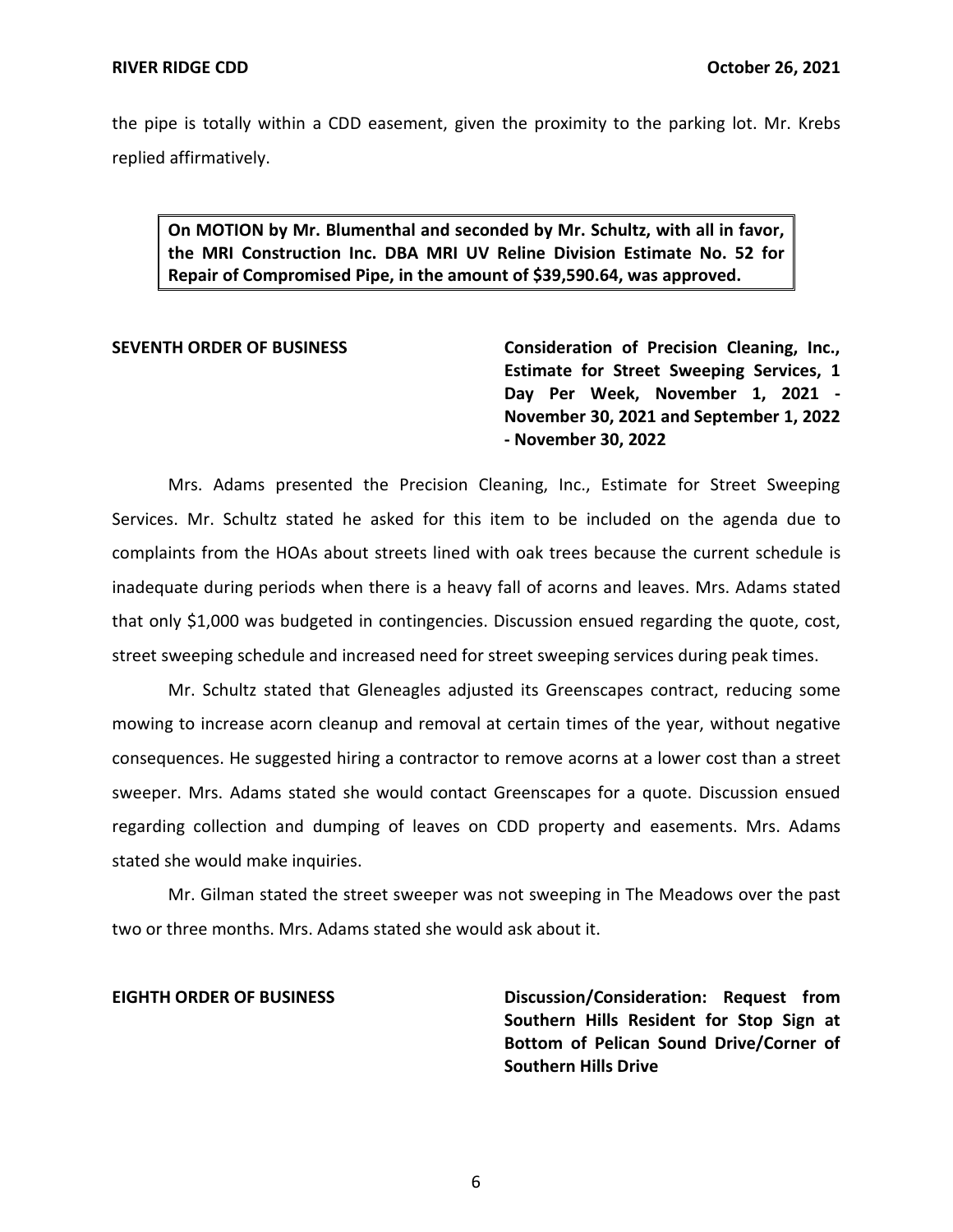### RIVER RIDGE CDD **October 26, 2021**

Mr. Fiesel voiced his opinion that this intersection has been an issue since the community was built, given that traffic coming down Pelican Sound Drive was not anticipating adjacent traffic exiting Southern Hills Drive. He felt that there is a funny curve to the road on Pelican Sound Drive turning away from Southern Hills. He recalled that the issue of visibility was addressed by reducing foliage and he felt there is good clear line of sight but part of the issue is that cars do not stop at the stop strip, as drivers must move forward onto the roadway to see oncoming traffic. He believed that it is a combination of traffic moving quickly on Pelican Sound Drive and drivers moving into the roadway. He was not in favor of installing a stop sign in the area due to traffic flow. There is an ongoing issue with residents backing out of driveways and this is a seasonal issue that would be addressed by Southern Hills by emailing a reminder that the posted speed limit is 15 miles per hour. He noted that speeding may be an issue.

Mr. Fiesel recalled that a meeting was held with Florida Power & Light (FPL) to request a street light at the intersection because it is very dark at night and an existing street light produces very little light. He requested an update regarding this issue.

Mr. Blumenthal stated he tended to agree and observed that walkers in the roadway may also be an issue. He observed that some high hedges by the first building could be an issue for residents backing out of driveways and might need to be cut down 2' to 3'. Mr. Fiesel agreed that they could be a line of sight issue.

Mr. Schultz stated that the radar sign was placed in the area as a deterrent. Due to a software issue the data was unavailable; however, a technical support call was scheduled and records would be available soon and enforcement of speed limits would be addressed. When fact finding is complete, the next steps would be discussed.

## **NINTH ORDER OF BUSINESS Consideration of Collier Paving and Concrete Estimate 21-0635 for Turnberry Gutter and Asphalt Repair**

Mr. Krebs presented the Collier Paving estimate which anticipated an open cut repair; he expected the proposal to come in at a lower cost.

Mr. Schultz stated the repair at the exit at Corkscrew Road was related. Mr. Krebs stated a proposal was submitted to create a wedge the entire width, approximately 3' out, up to the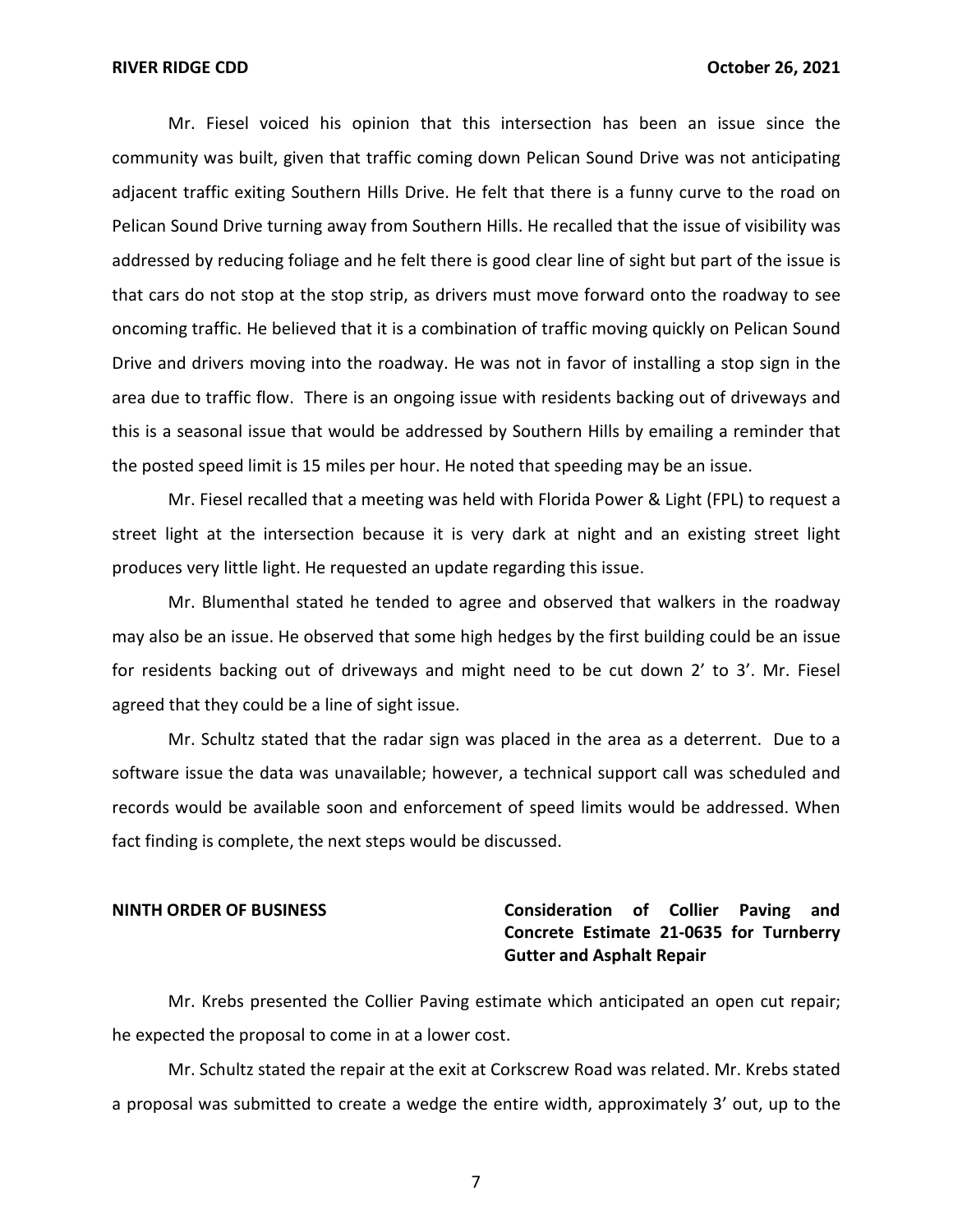edge of the new curb. Mrs. Adams stated that the proposal amount was \$1,330. The consensus was the work could be done at the same time.

Mrs. Adams stated a third proposal was received for part of the sidewalk replacement project. Mr. Krebs stated that additional sections of sidewalk were identified that could not be ground down to meet CDD requirements. Mrs. Adams stated the cost would be \$9,475 for replacement of 379 square feet of sidewalk.

 **On MOTION by Mr. Blumenthal and seconded by Mr. Schultz, with all in favor, the Collier Paving proposals, as discussed, in not-to-exceed amounts of [\\$14,593.20](https://14,593.20), \$1,330 and \$9,475, were approved.** 

Mr. Schultz stated the Corkscrew Circle concrete and paver work was completed and he felt that it was very well done; at the last meeting it was noted that the speed hump was not replaced and the yield sign was present. He stated a resident reported that she observed one instance and several people informed her that they had seen similar situations in which there were near collisions due to traffic failing to yield to cars exiting the circle to Corkscrew Road.

Mr. Krebs stated the Fire Department recommends implementing speed cushions, such as the ones at Miramar Outlet Mall. The speed cushions measuring approximately 6' wide by 18' long are installed in the 24' travel lanes so first responders' vehicles can bypass the speed cushions by driving down the middle of the lane. Speed cushions are made of rubber material that would be bolted into the roadway in sections and offer a gradual slope. Mr. Willis observed that vehicles traveling at the speed limit can pass over them easily; they only present an issue for speeding vehicles. Mr. Krebs stated the speed cushions were designed for speeds of approximately 50 miles per hour. Discussion ensued regarding resident preferences for no speed tables at all, the need to address safety concerns and speeding.

Mr. Schultz suggested sending a letter to raise resident awareness, stating that there is presently no speed hump and, while the majority of residents do not want one, residents are responsible for following the law. Vehicles in the roundabout have the right of way and traffic must yield and, if improvement is not achieved, other measures would be taken. He stated the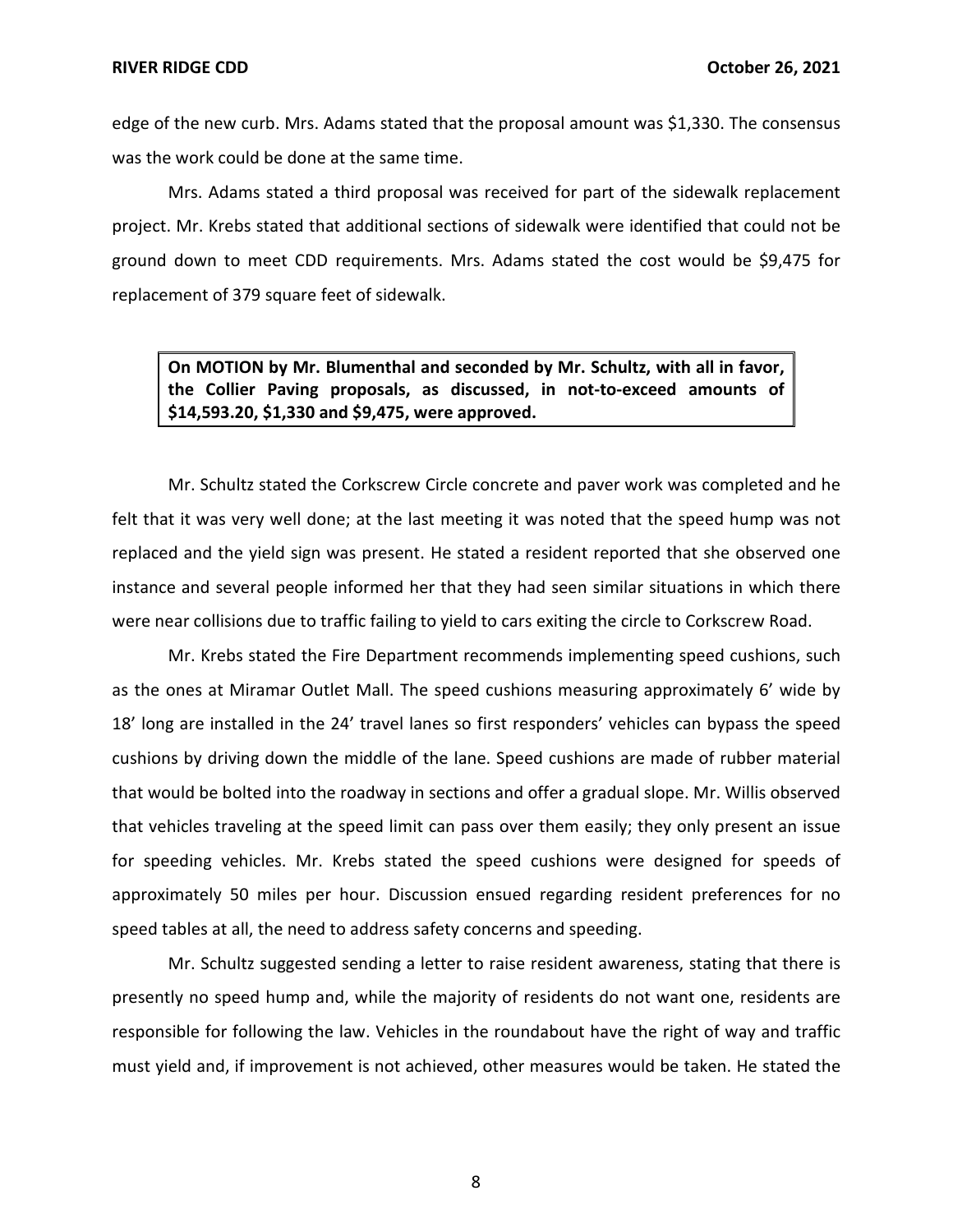yield sign in the area is the official state yield sign and suggested exploring blinking yield sign options. Mr. Krebs stated the signs are available but power for the sign would be the issue.

Mr. Blumenthal agreed that those would be good first steps and he felt that educating residents about roundabouts would be beneficial.

Mr. Schultz stated he would work with Mrs. Adams on an informational letter to residents. Mr. Krebs would research yield sign options.

Mr. Krebs stated he was working with the contractor to have sections of cracked curb and adjacent pavers repaired.

```
Acceptance

Statements as of September 30, 2021 
TENTH ORDER OF BUSINESS CONSUMING Acceptance of Unaudited Financial
```
 Mrs. Adams presented the Unaudited Financial Statements as of September 30, 2021. The financials were accepted.

## ELEVENTH ORDER OF BUSINESS **Approval of September 28, 2021 Regular Meeting Minutes**

Mrs. Adams presented the September 28, 2021 Regular Meeting Minutes. She distributed hard copies of the minutes as the agenda book contained the August minutes.

The following changes were made:

Line 84: Change "Schultz" to "Mountford"

 **On MOTION by Mr. Blumenthal and seconded by Mr. Gilman, with all in favor, the September 28, 2021 Regular Meeting Minutes, as amended, were approved.** 

## • **Active Action and Agenda Items**

Items 5, 7, 8, 9 and 11 were completed.

### **TWELFTH ORDER OF BUSINESS STATE STAFF REPORTS**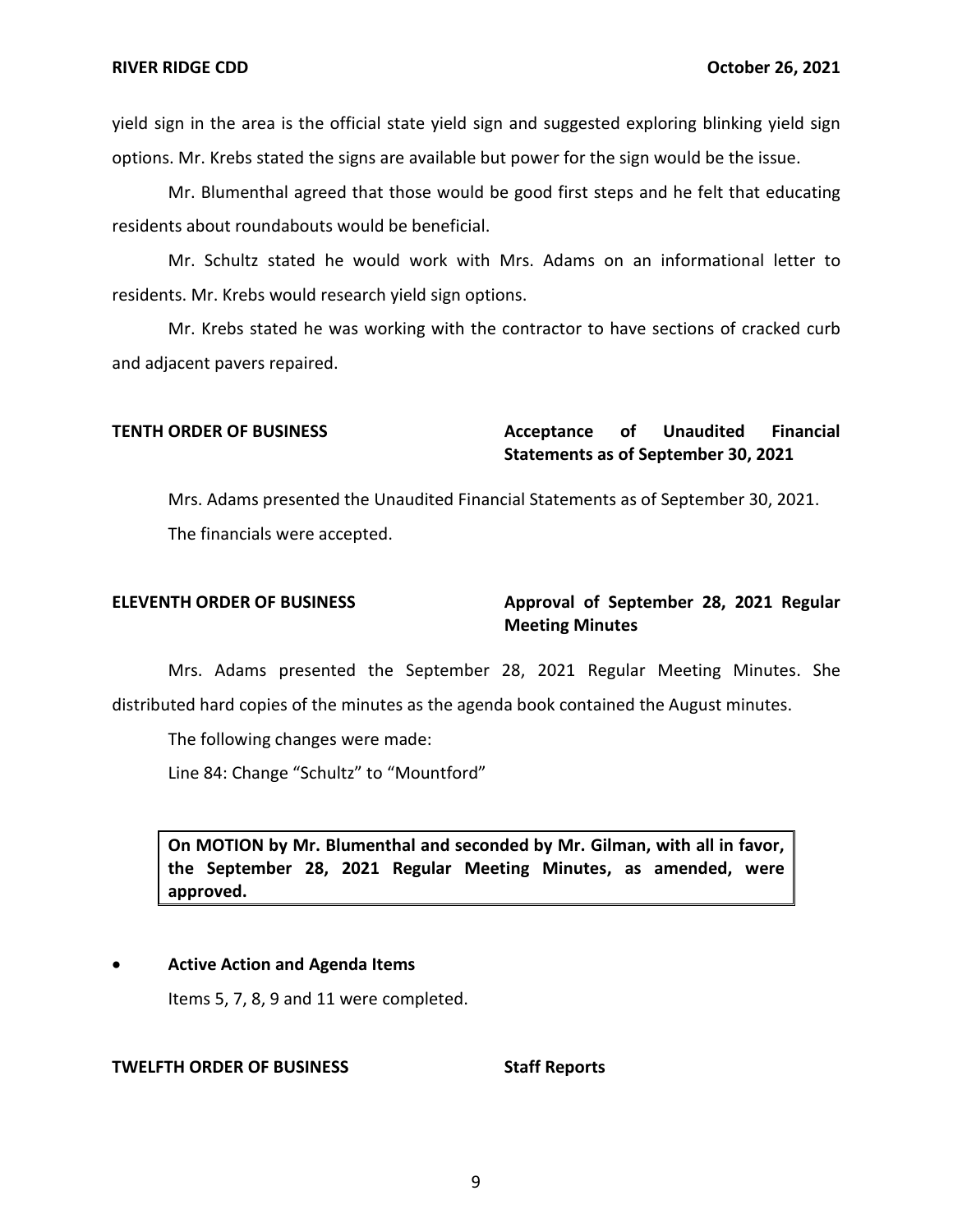## RIVER RIDGE CDD **October 26, 2021**

- **A. District Counsel:** *Woodward Pires & Lombardo, P.A.*  There was no report.
- **B. District Engineer:** *Hole Montes, Inc.*

There was no report.

 **C. District Manager:** *Wrathell, Hunt and Associates, LLC* 

## **I. Key Activity Dates**

The Key Activity Dates List was included for informational purposes.

Mrs. Adams reported the following:

 $\triangleright$  The FPL and Outfall Ditch and Bubble-Up Structures are scheduled for next week.

➢ The Dry Retention Maintenance Projects trimming of cord grasses was completed and residents were pleased with the results.

 $\triangleright$  The annual review of depressions would be added under Road & Gutter Inspections.

Mr. Blumenthal discussed the need to inform residents about the CDD's projects and the Five-Year Plan. He discussed a recent PSGRC informational meeting held in person and via Zoom. He suggested adding a quarterly or semi-annual letter to inform residents and stated he would be willing to coordinate the effort. Mr. Schultz stated he had a similar idea about infrastructure projects and suggested giving Staff Reports about approved projects, such as the irrigation pumphouse. Mr. Blumenthal asked if this could be added to the Pelican Sound website. Mr. Adams replied affirmatively and stated the Master Association can also send informational e-blasts.

Mr. Schultz stated the injection system was installed by the firm that makes them in another community; the delay in installing it in here was due to a desire to confirm that the system was working as intended. The Hammock Greens portion of the paver project was underway. Island Sound residents had complained about their existing paver entranceway due to several puddling areas and broken pavers. Mr. Krebs would ask for this to be addressed in conjunction with ongoing work.

- **II. NEXT MEETING DATE: November 9, 2021 at 1:00 P.M.** 
	- **QUORUM CHECK**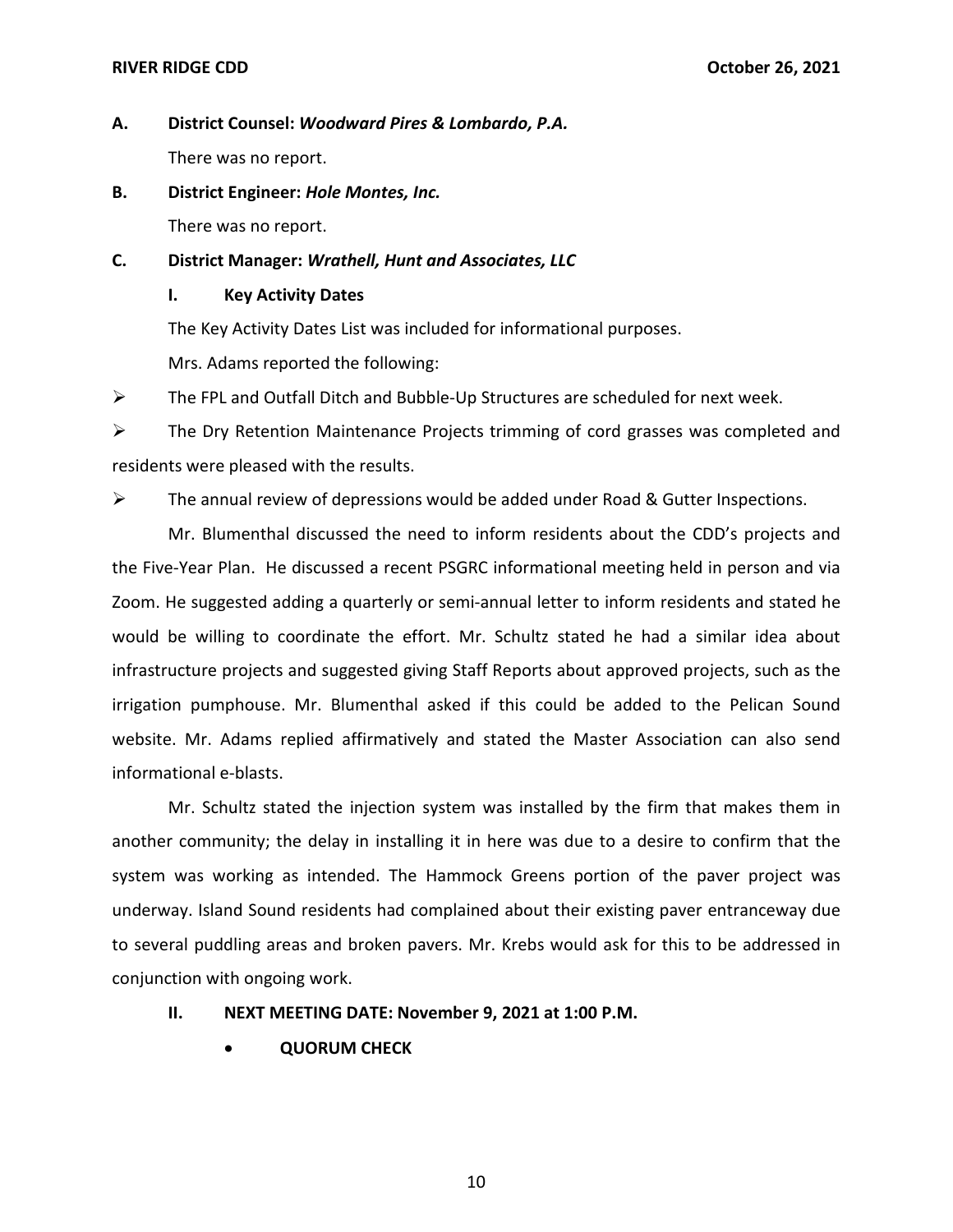The November 9, 2021 meeting was canceled. The next meeting would be held on December 14, 2021.

### and  **Comments** *(5 minutes per speaker***) THIRTEENTH ORDER OF BUSINESS Supervisors' Requests and Public**

There were no Supervisors' requests or public comments.

## **FOURTEENTH ORDER OF BUSINESS Adjournment**

There being nothing further to discuss, the meeting adjourned.

 **On MOTION by Mr. Twombly and seconded by Mr. Blumenthal, with all in favor, the meeting adjourned at 2:35 p.m.** 

[SIGNATURES APPEAR ON THE FOLLOWING PAGE]